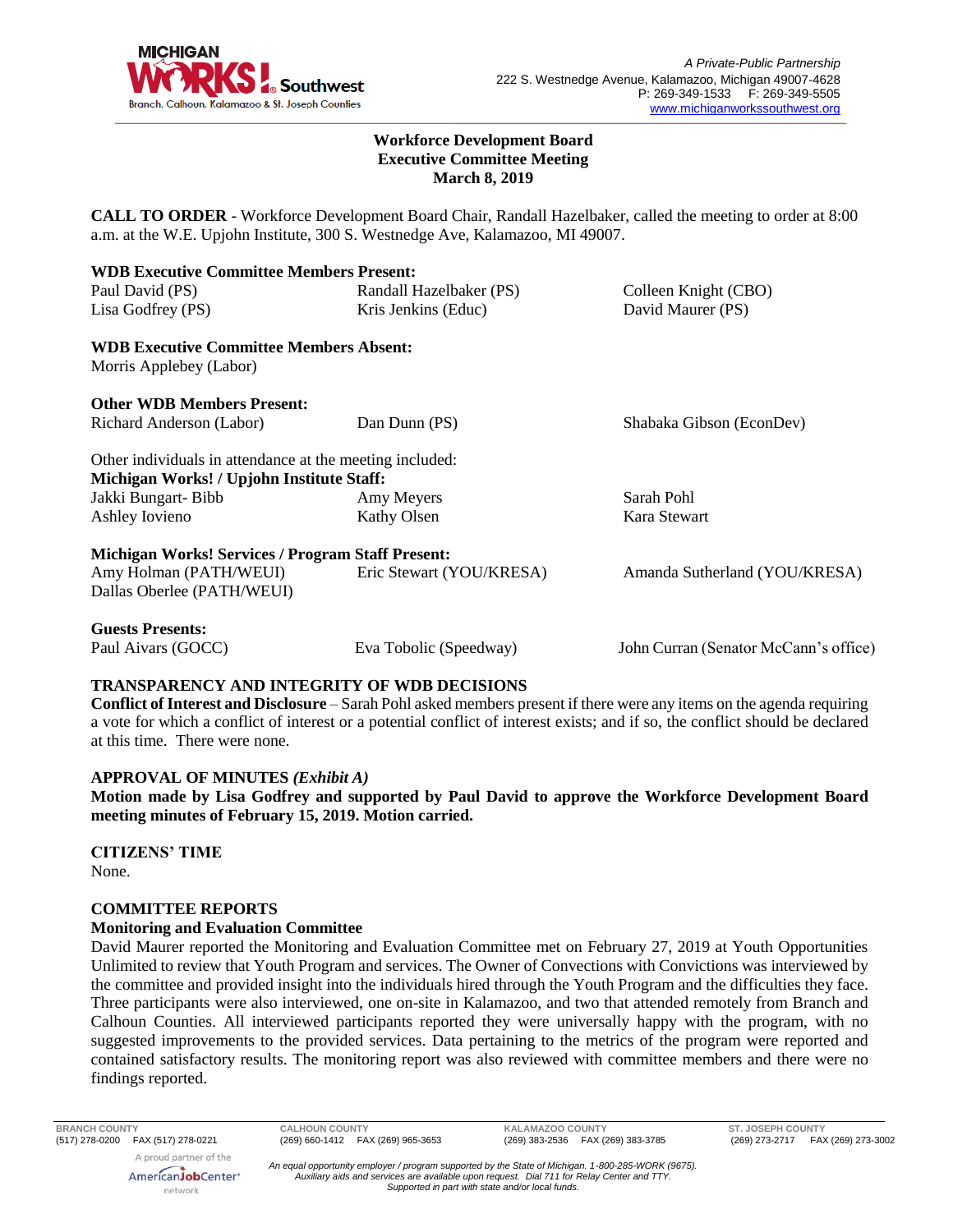# **Veterans Community Action Team (VCAT)**

Kathy Olsen reported the Michigan Veterans Affairs Agency (MVAA)'s Veteran Friendly Employer Workshop took place on March 6, 2019 at Consumers Credit Union's Corporate Office. Forty-nine (49) employers attended the event during which Dave Dunkel and Randy Leffel of the MVAA provided information and tools to assist employers in gaining status as a MVAA Veteran Friendly Employer. Opportunities to tie an individual's existing Veteran education benefits with career advancement opportunities within an employment setting were also discussed. The event received positive feedback from those in attendance.

Ms. Olsen also reported planning for the Fall Veteran Summit has begun. More information about the event will be shared as it becomes available.

## **NEW BUSINESS**

**WDB Membership Changes** *(Exhibit B)*– Kathy Olsen requested board consideration and approval of changes for representation on the Michigan Works! Southwest Workforce Development Board. The changes included appointing Eva Tobolic, Centralized Recruiter-Kalamazoo for Speedway, representing the Private Sector for the balance of a two-year term that ends September 30, 2019. Ms. Toblic's service area encompasses the Michigan Works! Southwest region and beyond. Ms. Olsen also requested that Michael Wilson, Regional Coordinator for the Southwest Michigan Region 8 Veteran Community Action Team (VCAT) be appointed as an additional alternate, representing the Community-Based Organization sector for the balance of a two-year term that ends September 30, 2020.

**Motion made by Kris Jenkins and supported by David Maurer to approve the Workforce Development Board membership change appointing Eva Tobolic, representing the private sector, for the remainder of the two-year term ending September 30, 2019; and appointing Michael Wilson as an additional alternate representing the Community-Based Organization sector, for the remainder of the two-year term ending September 30, 2020. Motion carried.**

### **STAFF REPORTS**

**Marketing** *(Exhibits C)* – Kathy Olsen referenced *Exhibit C* in the agenda packet which included information about upcoming events for job seekers and employers within the Michigan Works! Southwest four-county region. Ms. Olsen reported that with hiring season upon us, there are many upcoming job fairs; further details were included in the handout.

**Business Services / Talent Fund Update** – Kara Stewart reported staff are actively working on forming Industry-Led Collaboratives (ILCs) with employers who were not awarded funding from the first round of the Going PRO Talent Fund grant. ILCs allow individual employers with similar training needs to form a consortium and apply for funding as a collaborative. Michigan Works! Southwest Business Services staff personally go through the list of local submissions and work to form the ILC connections, developing solutions which allow employers to apply for, and hopefully receive, grant funding to aid in upskilling their employees. Thus far, one ILC, made-up of seven employers within St. Joseph County, has been awarded. Additional collaboratives submitted include one for three employers in Kalamazoo and Marshall, and an Early Childhood Development collaborative with four employers. The unmet needs of trainings plans within the local Human Resources and Manufacturing Consortiums and the possibility of reintroducing the option for forming ILCs to those groups was discussed.

The Career.Life.Expo., an event in partnership with the United Way of the Battle Creek and Kalamazoo Region, will be taking place on March 26, 2019 at the Kalamazoo Expo Center with a VIP hour for Veterans and individuals with disabilities from Noon to 1:00 p.m., and opening to the general public upon the completion of the VIP hour. The opportunity to engage youth looking for summer employment is also being offered at this event. Flyers for the event were available at the meeting.

Ms. Stewart also reported the Michigan Works! Association Impact Awards took place in Lansing at the end of February. Governor Whitmer was present and gave a speech at the event which recognized individuals and employers who displayed outstanding leadership and a deep commitment to the advancement of workforce development within their companies. Local awardees included April Goodwin on behalf of Southwest Child Care Resources, and Emily Wilger,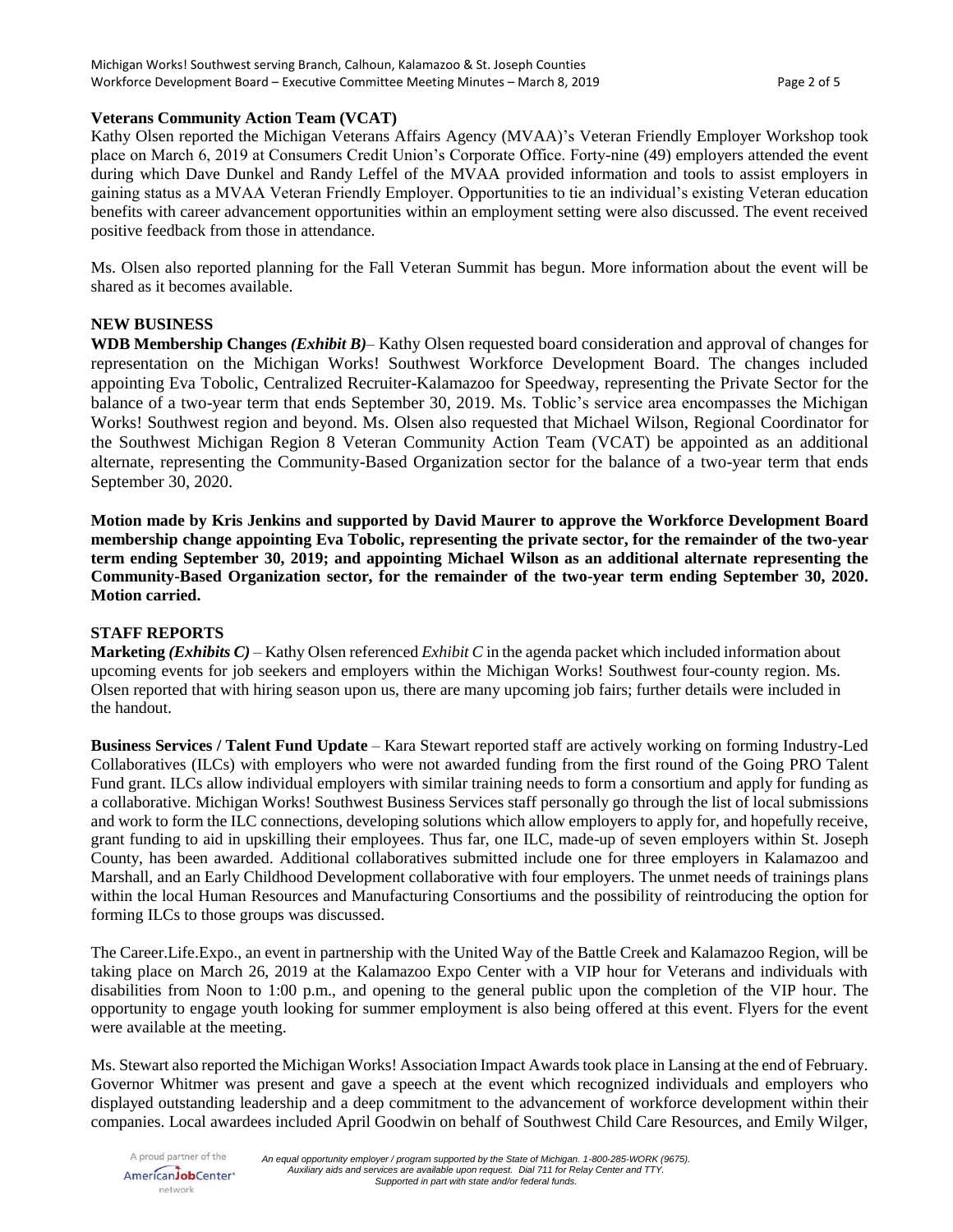a Youth Program participant who completed the Early Childhood Development Education Pre-Apprenticeship through the WIOA Youth Program, and who was then hired at New Genesis, Inc. within their Apprenticeship Program. Upon completion of the apprenticeship, Ms. Wilger will receive her Child Development Associates Credential. Lisa Smith and Karen Carlisle were thanked for their involvement with the creation of both the Early Childhood Education Pre-Apprenticeship and Apprenticeship Training Program.

The 2019 Pure Michigan Agriculture Summit will be taking place on March 19, 2019 at the Kalamazoo Radisson in downtown Kalamazoo. The summit provides the opportunity for business to business interaction and trade. Individuals interested in more information were instructed to contact Kara Stewart.

The layoff of sixty-eight (68) employees from the food science sector at Kellogg in Battle Creek resulted in an event whereby affected employees were invited to meet with local employers and entrepreneurial experts for a networking event. Ashley Iovieno reported the event, which was less structured than a job fair, was designed to appeal to the educational and employment level of the individuals being laid off. Shabaka Gibson stated that forty-five (45) affected employees attended the event, as well as approximately ten employers. The model proved effective for higher level workers, with job offers reportedly being made and some individuals expressing interest in entrepreneurial opportunities within the area. Kara Stewart expressed appreciation to Shabaka Gibson and Battle Creek Unlimited for their assistance with this event.

**Labor Market Information (LMI)** *(Exhibit D)* – The link to access the labor market reports generated from Burning Glass Analytics and Real Time Jobs Data that identified the top detailed occupations, skills greatest in demand, and employers with the most job openings in Prosperity Region 8, Michigan Works! Southwest, and each of the four counties in the MW! SW Area for the period January 1 through February 28, 2019 was sent to members via email along with the agenda packet.

**Dashboard Report** *(Exhibit E)* – Amy Meyers reported page one of the Michigan Works! Dashboard report *(Exhibit E)* included local labor participation data, top employers advertising online, top job categories, top occupations and education requirements. There were no changes in this data from the previous report given at the February 15, 2019 Full Board Meeting. On page two, she reported a total of 74,042 individuals had visited to the Michigan Works! Southwest Service Centers since July 2018, with 1,325 jobs filled with Michigan Works! Southwest assistance and 731 employers assisted. Data for the Food Assistance Employment & Training (FAE&T) program and Families Forward Demonstration (FFD) were also included on page two, as well as WIOA registrations. The PATH wage, participation rate and employment rate were highlighted on page three of the report. On the final page of the Dashboard report, links to Michigan Works! Southwest media coverage were provided. Ms. Meyers reported the articles were the result of Governor Whitmer's local visits on her 'Home for Opportunity Tour', the launch of the Vision for Prosperity Pre-Apprenticeship Training, and the one-hundred (100) year anniversary of the Douglass Association. Goal4It PRO, a training for supervision and staff development practices in alignment with the Goal4It approach, and Project IMPROVE were also highlighted on the final page or the report. Dallas Oberlee reported Project IMPROVE is a grant focused on Temporary Assistance for Needy Families (TANF) programs in which the Michigan Work! Southwest Partnership.Accountability.Training.Hope. (PATH) program was asked to be a partner. Representatives from Mathematica have a site visit scheduled with PATH staff later this month.

**Director's Report** – Jakki Bungart-Bibb distributed a Memorandum dated March 7, 2019 regarding a State Budget Update from the Michigan Works! Association President, Luann Dunsford. Ms. Bungart-Bibb reported on March 5, 2019, Governor Whitmer presented her fiscal year 2019-20 executive budget recommendations, and the distributed memorandum outlined proposed changes that would directly affect Michigan Works! Southwest programs and services. Highlights from the proposed funding for line-items related to workforce development programs included:

- The proposed funding of \$27.9 million for Going Pro, the same level of funding as FY2019.
- Proposed funding levels for Partnership.Accountability.Training.Hope. (PATH) are still undecided.
- It was been recommended that funding for Community Ventures be discontinued.
- The proposed elimination of "At-Risk Youth Grants".
- The proposed addition of a line-item for "UIA Advocacy Assistance" with funding of \$1.5 million.
- The recommendation of \$379.7 million for workforce development programs, a slight decrease from FY2019.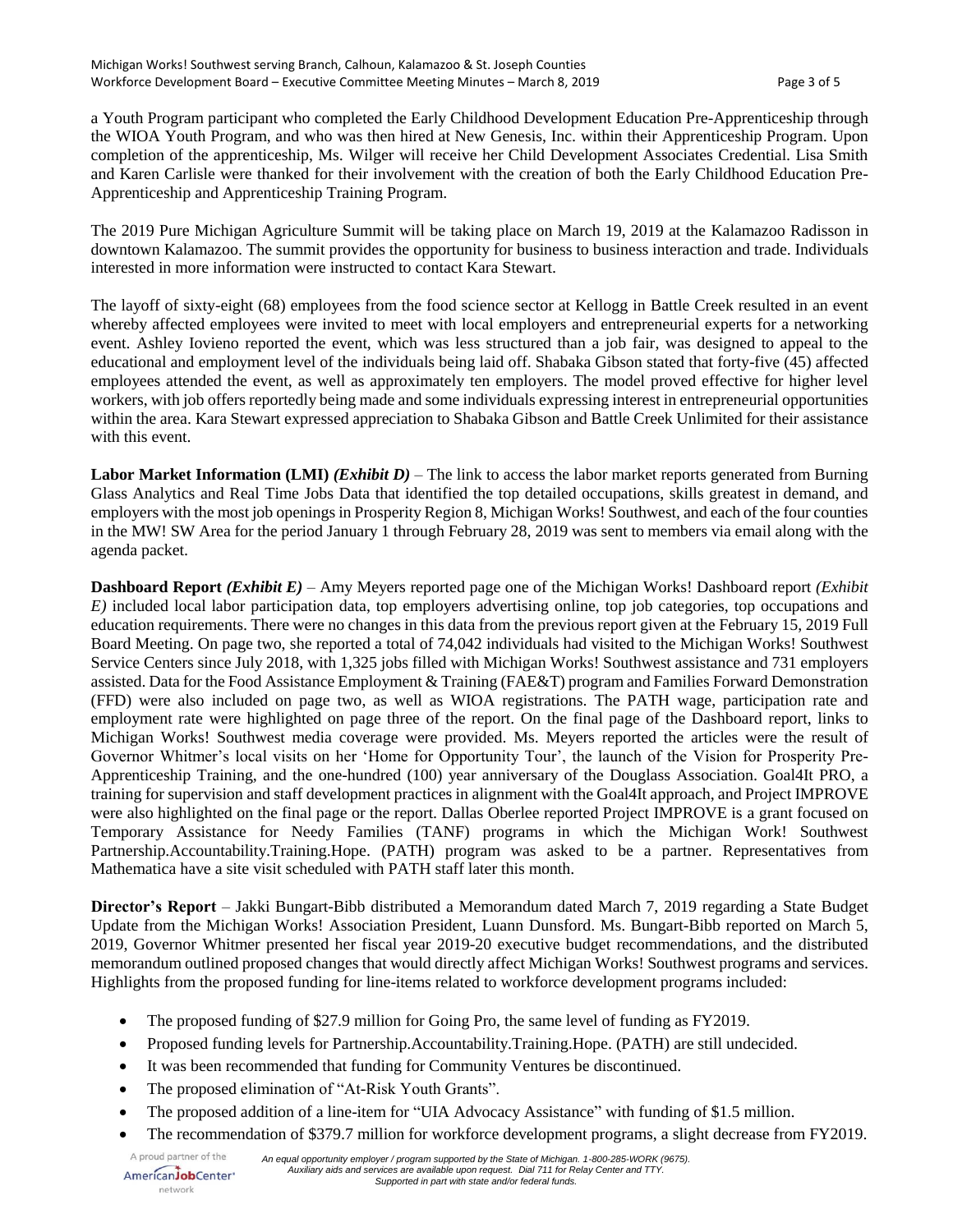It was reported that though funding levels for Going PRO remain the same, the recommendation for no specific Going PRO earmarks could result in a decrease in overall funding levels.

Ms. Bungart-Bibb also reported Kara Stewart has accepted the position of PTAC Manager, replacing Jan Campbell who will be retiring at the beginning of April.

#### **OLD BUSINESS**

None.

## **CITIZENS' TIME**

None.

## **MEMBERS' TIME**

David Maurer reported the Michigan Manufacturers Association met and discussed the possible elimination of the ACT WorkKeys career readiness tests from the Michigan Merit Examination and the associated implications that the elimination would have on the manufacturing sector. Mr. Maurer stated that though Kalamazoo County has not embraced the use of WorkKeys as a whole, many employers within the manufacturing field rely on the scores of the career readiness tests to gauge certain aptitudes necessary for employment. The likelihood of schools paying for the testing should it be eliminated from the Michigan Merit Examination was discussed, as well as other possible assessment resources, including an initiative currently taking place in Grand Rapids in which a consultant is meeting with different local employers to determine a system for job grouping in order to create standardized assessments and interview processes for similar positions regardless of employer.

Eva Tobolic introduced herself to those in attendance. Ms. Tobolic is a Staff Recruiter for Speedway, covering stores from Kalamazoo to Indiana. Eva has participated in the Career.Life.Expo. and attended a Disability Awareness Resource Team (DART) meeting last year to provide employers feedback on the event. She also presented with members of the DART committee at the 2018 Michigan Works! Annual Conference. Eva stated she has a passion for workforce development and volunteering within the community and looks forward to participating on the Workforce Development Board.

### **UPCOMING MEETINGS**

Members were reminded of the next Full Workforce Development Board and Executive Committee meetings.

The next **Full Workforce Development Board** is scheduled for Friday, May 10, 2019 from 8:00 a.m. – 9:30 a.m. at Branch Area ISD Career Center, 370 Morse St, Coldwater, MI 49036.

The next **Executive Committee** is scheduled for Friday, April 12, 2019 from 8:00 a.m. – 9:30 a.m. at Battle Creek Unlimited, 4950 W. Dickman Rd, Battle Creek, MI 39037.

The dates for the other committee meetings were listed on the agenda as follows:

The next **Monitoring and Evaluation Committee** is scheduled for Wednesday, March 27, 2019 from 8:00 – 9:30 at Michigan Works! Southwest Service Center, 200 W. Van Buren St, Battle Creek, MI 49017.

The next **Disability Awareness Resource Team (DART)** is scheduled for Tuesday, April 9, 2019 from 2:00 – 4:00 p.m. at Upjohn Institute, 300 S. Westnedge Ave, Kalamazoo, MI 49007.

The next **Career & Educational Advisory Council (CEAC)** meeting is Monday, March 25, 2019 from 1:00 – 3:00 p.m. at Kalamazoo Regional Educational Service Agency (KRESA), 1819 E. Milham Road, Kalamazoo, MI 49002.

### **Veterans Committee –**

VCAT Region 8 Quarterly Meeting – Tuesday, April 23, 2019, from 10:00 a.m. – 12:00 p.m. at Battle Creek VA VCAT Employment Sub-committee – Wednesday, March 20, 2019, from 9:00 a.m. – 10:00 a.m. at the Upjohn Institute VCAT Education Sub-committee – Thursday, March 28, 2019 from 11:00 a.m. – 12:00 p.m. at the Upjohn Institute